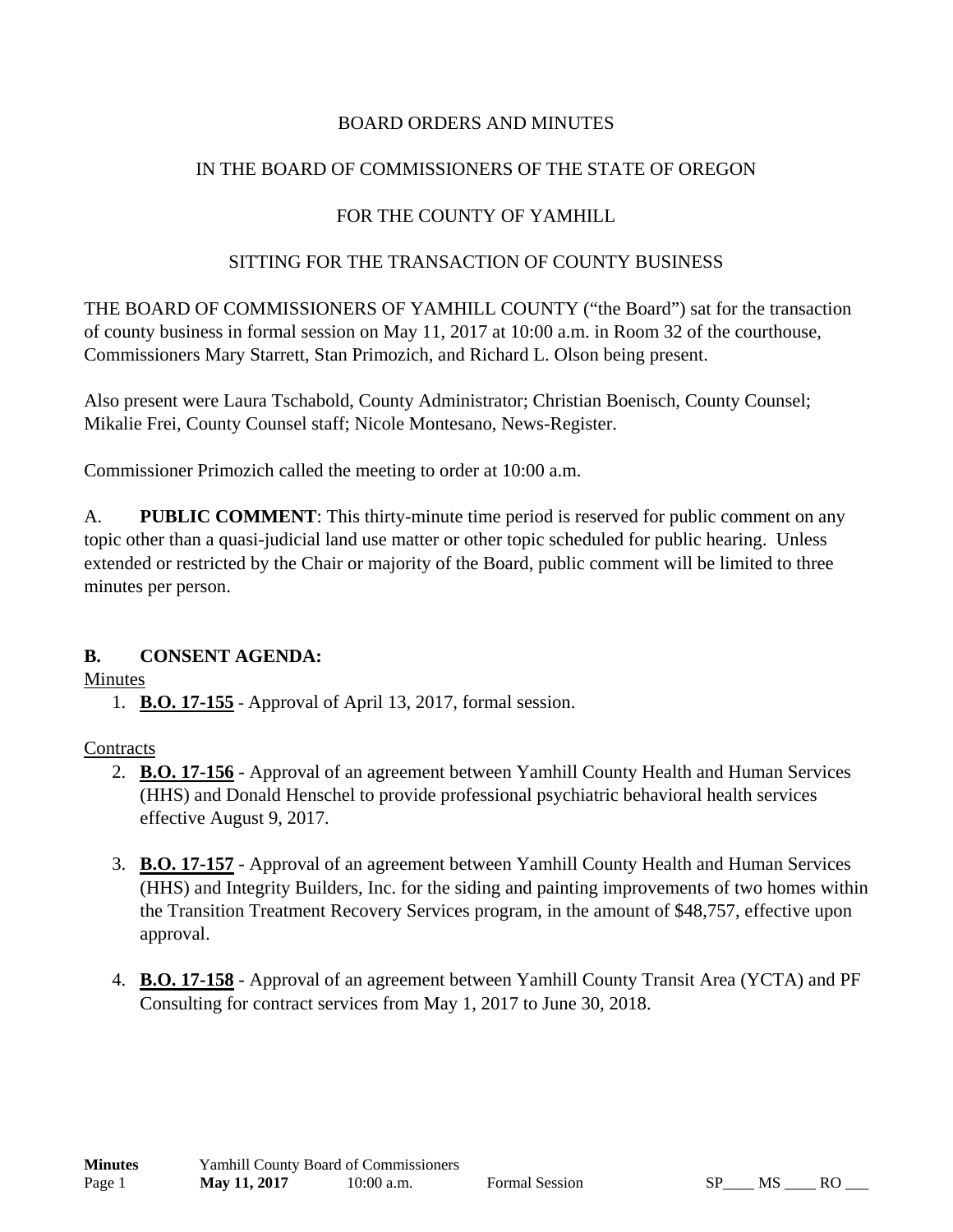# Letters

5. **B.O. 17-159** - Authorize Silas Halloran-Steiner to sign a letter of agreement with the Oregon Health Authority for Yamhill County Health and Human Services to participate in the Certified Community Behavioral Health Clinic national demonstration project.

# Personnel

- 6. **B.O. 17-160** Approve the addition of the following to the Health and Human Services 2016-17 Position Management authority:
	- a) 1.0 FTE of Data Analyst
	- b) 1.0 FTE of Human Services Specialist II.
- 7. **B.O. 17-161** Approve the addition of 0.4 FTE Help Desk position to current 0.6 FTE Help Desk, effective June 1, 2017.

# Resolution

8. **B.O. 17-162** - Approve Resolution 17-05-11-1 in support of National Police Week May 14-20, 2017 and recognizing May 15, 2017 as Peace Officers Memorial Day.

 Commissioner Starrett moved to approve the consent agenda. The motion passed unanimously, Commissioners Primozich, Olson and Starrett voting aye.

### C. **OLD BUSINESS**: None.

- D. **OTHER BUSINESS** (Add-ons and non-consent items):
	- 1. **B.O. 17-163** Consideration of approving a letter of support to the Department of the Interior to review the Designation of National Monuments under the Antiquities Act.

 Commissioner Starrett moved to approve item D1. The motion passed unanimously, Commissioners Starrett, Olson, and Primozich voting aye.

2. **B.O. 17-164** - Consideration of approving an agreement between Yamhill County Health and Human Services and Paul Kushner, effective May 4, 2017.

 Commissioner Starrett moved to approve item D2. The motion passed unanimously, Commissioners Starrett, Olson and Primozich voting aye.

3. **B.O. 17-165** - Consideration of approving an ad in "Made in Yamhill County".

 After some discussion amongst the commissioners regarding the targeted audience, objectives of the ad, and its purpose Commissioner Starrett moved approval of item D3. The motion passed unanimously, Commissioners Starrett, Olson and Primozich voting aye.